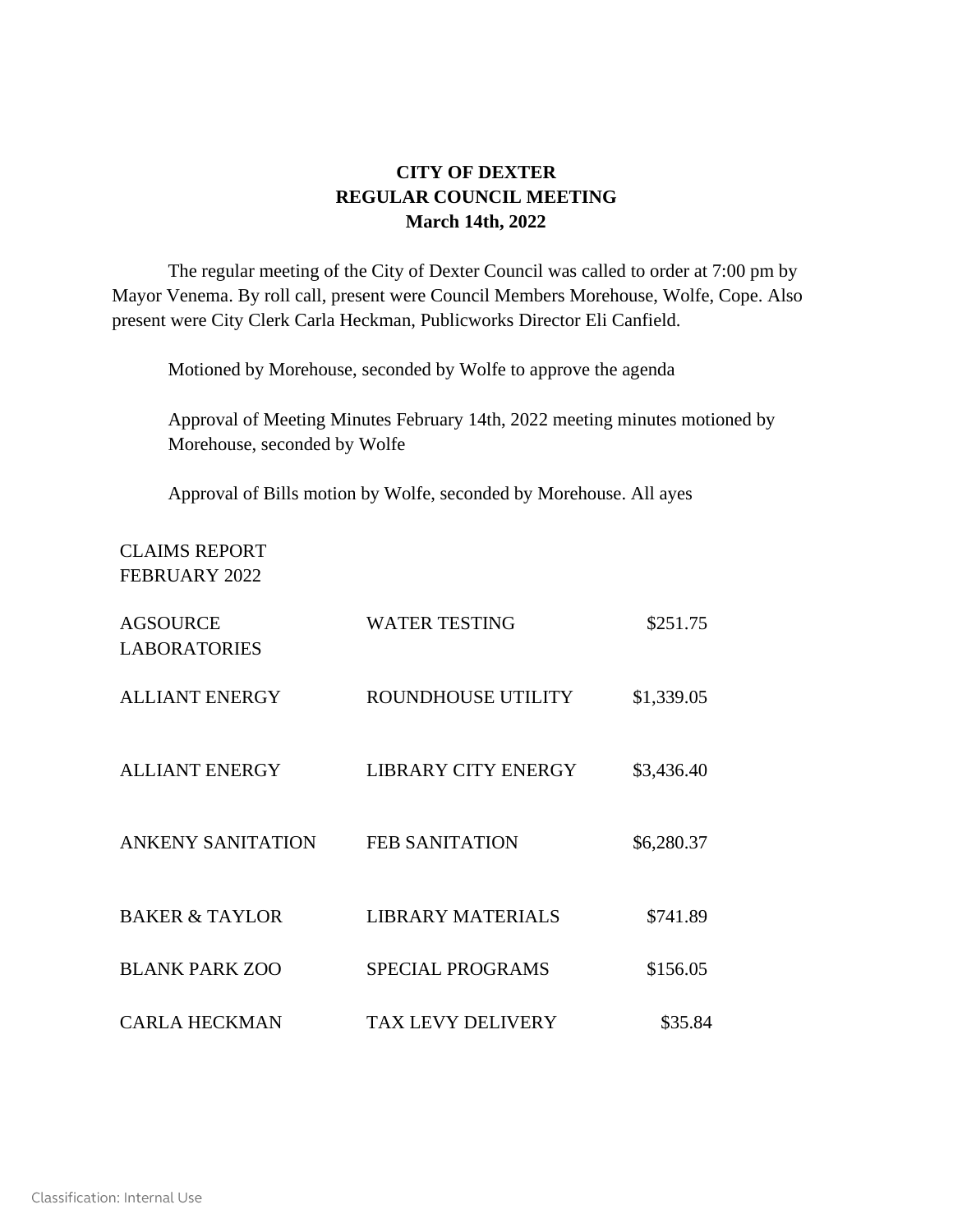| DALLAS CO SHERIFF'S MARCH POLICE<br><b>OFFICE</b>            | <b>PROTECTION</b>           | \$2,188.56  |  |
|--------------------------------------------------------------|-----------------------------|-------------|--|
| UNITED STATES POSTAL REPLACE PO BOX KEY<br><b>SERVICE</b>    |                             | \$34.00     |  |
| UNITED STATES POSTAL POSTAGE UTILITY BILLS<br><b>SERVICE</b> |                             | \$300.00    |  |
| DIAM PEST CONTROL PEST CONTROL                               |                             | \$100.00    |  |
| <b>DVC PLUMBING</b>                                          | <b>REPAIR STOP BOX LINE</b> | \$327.21    |  |
| EARLHAM BLDG. CENTER CITY LIBRARY SHOP                       | <b>SUPPLIES</b>             | \$181.15    |  |
| <b>EMBREE AG REPAIR</b>                                      | <b>MISC SUPPLIES</b>        | \$280.18    |  |
| <b>EQUIPMENT</b><br><b>MANAGEMENT CO</b>                     | <b>EMC EQUIPMENT</b>        | \$825.00    |  |
| <b>FOLLETT SCHOOL</b><br>SOLUTIONS, INC                      | <b>TECHNOLOGY</b>           | \$1,087.86  |  |
| <b>HACH</b>                                                  | <b>SUPPLIES</b>             | \$381.38    |  |
| <b>HAWKEYE TRUCK</b><br><b>EQUIPMENT</b>                     | <b>SNOW EQUIPMENT</b>       | \$83.50     |  |
| HOPKINS & HUEBNER, ATTORNEY FEES<br>P.C.                     |                             | \$2,051.09  |  |
| <b>IOMADA SOLUTIONS LLC</b>                                  | <b>COMPUTER SERVICES</b>    | \$172.50    |  |
| IOWA PUMP WORKS, INC. MACHINE WORK                           |                             | \$10,466.67 |  |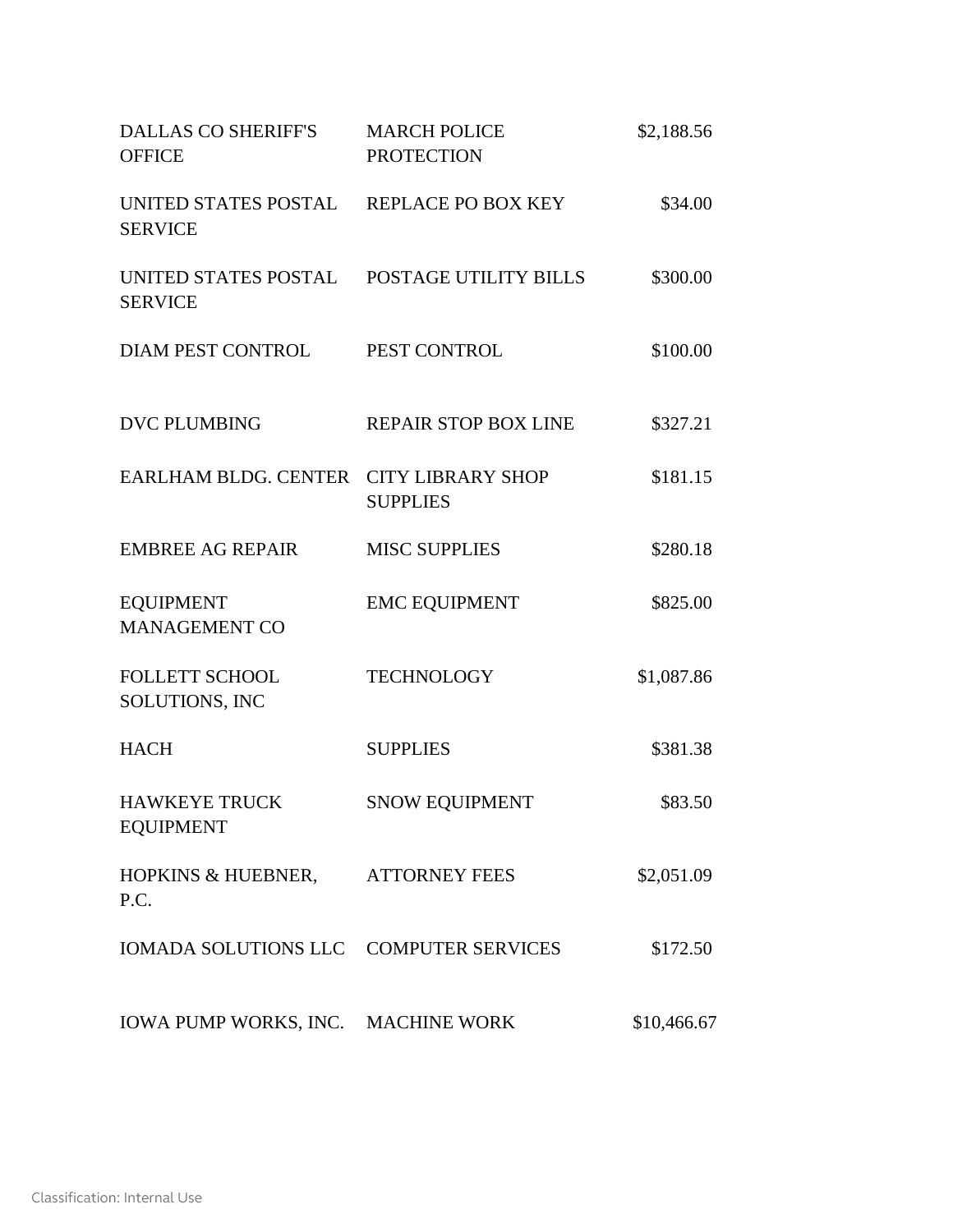| IREAD/ILLINOIS LIBRARY PROGRAMS<br><b>ASSN</b>         |                                               | \$585.98   |
|--------------------------------------------------------|-----------------------------------------------|------------|
| J.P. COOKE TAG CO.                                     | <b>LICENSE BOOK</b>                           | \$14.10    |
| LEWISPLACE, LLC                                        | PUBLICWORKS CLOTHING                          | \$150.00   |
| OFFICE OF AUDITOR OF PERIODIC EXAM FEE<br><b>STATE</b> |                                               | \$1,500.00 |
| PAYROLL CHECKS                                         | PAYROLL CHECKS                                | \$4,925.80 |
| PETTY CASH - LIBRARY LIBRARY MATERIALS                 |                                               | \$95.54    |
| <b>PINK STEW</b><br><b>ENTERTAINMENT</b>               | <b>SPECIAL PROGRAMS</b>                       | \$100.00   |
| <b>QUILL CORPORATION</b>                               | <b>OFFICE SUPPLIES</b>                        | \$278.70   |
| <b>ROBERT REYNOLDS</b>                                 | <b>RESEED CRP TRACTOR</b><br><b>HARROWING</b> | \$235.00   |
| THE SHREDDER                                           | <b>SHREDDING SERVICE</b>                      | \$42.00    |
| THE STUART HERALD                                      | <b>PUBLICATIONS</b>                           | \$241.88   |
| <b>JESSICA STILES</b>                                  | <b>COMPUTER SYSTEM</b>                        | \$179.76   |
| <b>STUART TRUE VALUE</b><br><b>HARDWARE</b>            | <b>OFFICE SUPPLIES</b>                        | \$11.99    |
| <b>U.S.CELLULAR</b>                                    | <b>UTILITY BILL</b>                           | \$118.89   |
| <b>DAVID VENEMA</b>                                    | <b>MILEAGE</b>                                | \$46.48    |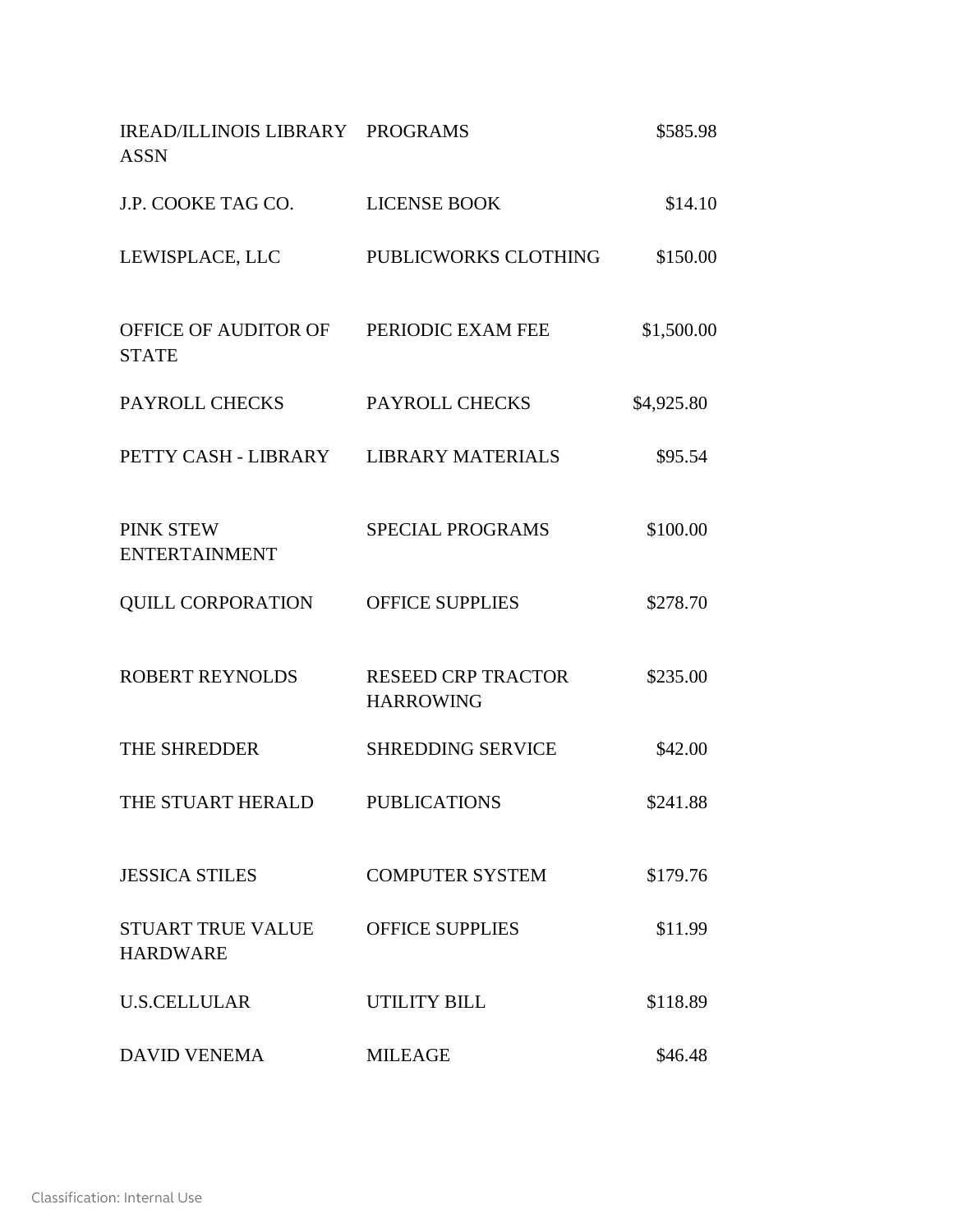| WALLACE AUTO SUPPLY VEHICLE MAINTENANCE | \$90.88         |                |
|-----------------------------------------|-----------------|----------------|
| <b>REPORT TOTAL</b>                     | \$39,337.45     |                |
|                                         |                 |                |
|                                         | <b>EXPENSES</b> | <b>REVENUE</b> |
| <b>GENERAL</b>                          | \$20,157.84     | \$12,172.69    |
| <b>ROAD USE TAX</b>                     | \$2,718.88      | \$7,041.74     |
| <b>EMPLOYEE BENEFITS</b>                |                 | \$62.82        |
| <b>EMERGENCY FUND</b>                   |                 | \$22.78        |
| <b>WATER</b>                            | \$14,784.69     | \$12,189.65    |
| <b>SEWER</b>                            | \$1,676.04      | \$10,091.39    |
| <b>STORM WATER</b>                      |                 | \$317.39       |
| <b>TOTAL FUNDS</b>                      | \$39,337.45     | \$41,898.46    |

Mayor discussed dog catcher, for Publicworks to pick up stray animals

Reports Boards & Commissions, Dallas County Sheriff provided handouts, Roundhouse provided handouts, Library with Dennis Clemetson present question on timeline with ad to run, The State Library Board will be providing training to Library Board to get the Library up and running.

Reports City Departments Public Works provided handouts, talk on selling or scrapping 4 city vehicles. Accu Jet to provide additional estimates for two streets that had not been placed in the quote will be up for a revote. Fire & EMS provided handouts, possible new members.